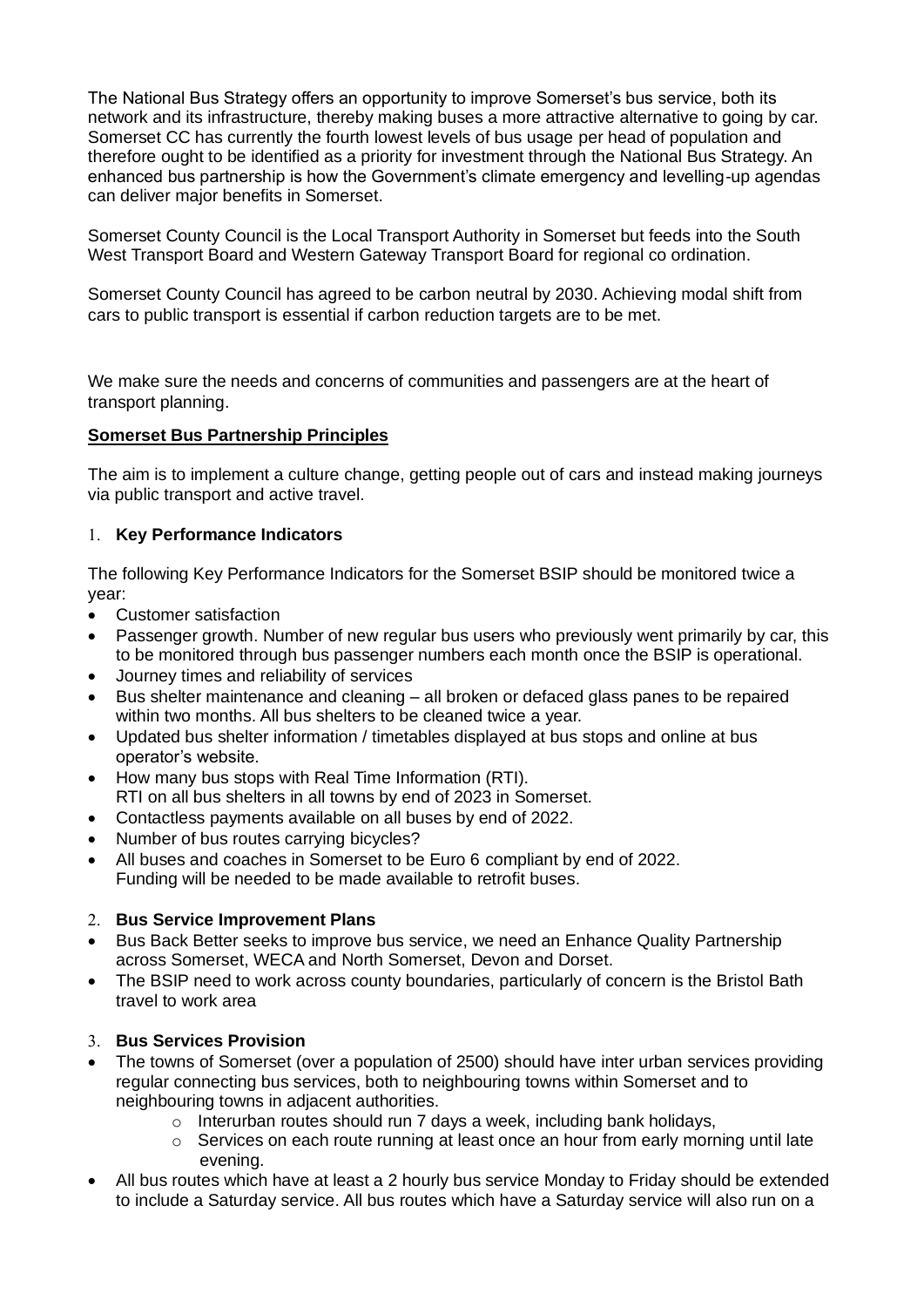Bank Holiday.

- Express interurban routes, such as Yeovil-Taunton and Frome-Bath should be considered. These routes should be in addition to the current inter urban routes serving the villages.
- Bus routes should be easy to understand. All routes should where possible run in both directions on the same road.
- The funding and management of cross border bus services should be agreed by the two authorities and monitored by a local forum.
- Intra urban town services should run 7 days a week, including bank holidays, with services running at least every 10 minutes daytime, 15 minutes evenings from early morning until late evening. Intra urban bus services should serve the railway station, hospitals, retail hubs, industrial parks and major housing estates.
- Every stage of a bus journey should be accessible, from planning a trip and buying a ticket to the infrastructure, vehicle and overall experience. Community engagement, particularly with disability groups and passengers is critical in identifying and overcoming barriers to travel.
- Great importance and rerouting of services to be given to public transport to leisure facilities e.g Longleat Safari Park, Cheddar Gorge, seaside destinations and National Trust properties on days and at times when they are open.
- Improving coordination between bus services and other transport modes. All services which serve railway stations (including West Somerset Railway and East Somerset Railway) should be timed where possible to connect with trains and operate at all times when trains are running.
- Bins at town centre / key bus stops / bus stations with cafe and toilets at bus stations / interchanges.
- Creation of interchange hubs to allow multi-modal journeys, interfacing with bicycles, local taxis and demand-responsive services, as well as cars.
- All new housing developments of over 10 houses and retail / industrial parks should have a transport plan that includes bus services and the access to them. Industrial parks should have bus links to housing in and around the town and to the local railway stations. Bus stops / service should be put in before the first house is sold or the first industrial unit is sold.
- Walking and cycling routes to bus stops should be planned and maintained, particularly on new housing developments. Safe cycle storage should be available.
- The existing Demand Responsive services should be made available to all and expanded to cover all communities which do not have regular bus services. DRT should also be expanded to cover evenings and weekends. The current work on implementing a trial Digital Demand Responsive service (developed by South Somerset District Council's Economic Development Team) should be followed through to implementation of the trial in 2023 as planned.
- Local communities should be encouraged to help suggest and develop new and innovative demand responsive services.
- Transport providers should be persuaded to work towards providing buses which are accessible to disabled, wheelchair, pushchair, visually impaired, deaf and bicycle users.
- Timetable changes should be limited to two dates per year when possible. The dates to be coordinated with neighbouring Authorities. Timetable changes should be publicised with heavy promotion and marketing before the change, during the changeover period and towards the end of any outside funding.
- Providers and Somerset County Council must consult with bus users on service changes.
- Cross boundary bus links to Bristol, Bath, Trowbridge and to North East Somerset, Dorset and Devon, must be treated with priority, and agreed with the local transport Authority, and monitored by local forum groups.
- Park & Ride services should be operational from 6.30am to 11.30pm to cater for commuters / people on shift patterns, people on a night out or at college for an evening class.
- Buses should be able to carry bicycles on bus routes. (Metric: how many routes carry bicycles).
- To reduce social isolation and discourage car use, bus services should connect rural areas to nearby towns. All new out-of-town developments should include a transport plan, with transport hubs provided to enable transport exchange between bus, rail, car, cycling and walking, taxis and other demand-responsive services.
- Somerset County Council will work with local communities to develop and provide public transport services for the small and isolated communities, working to provide innovative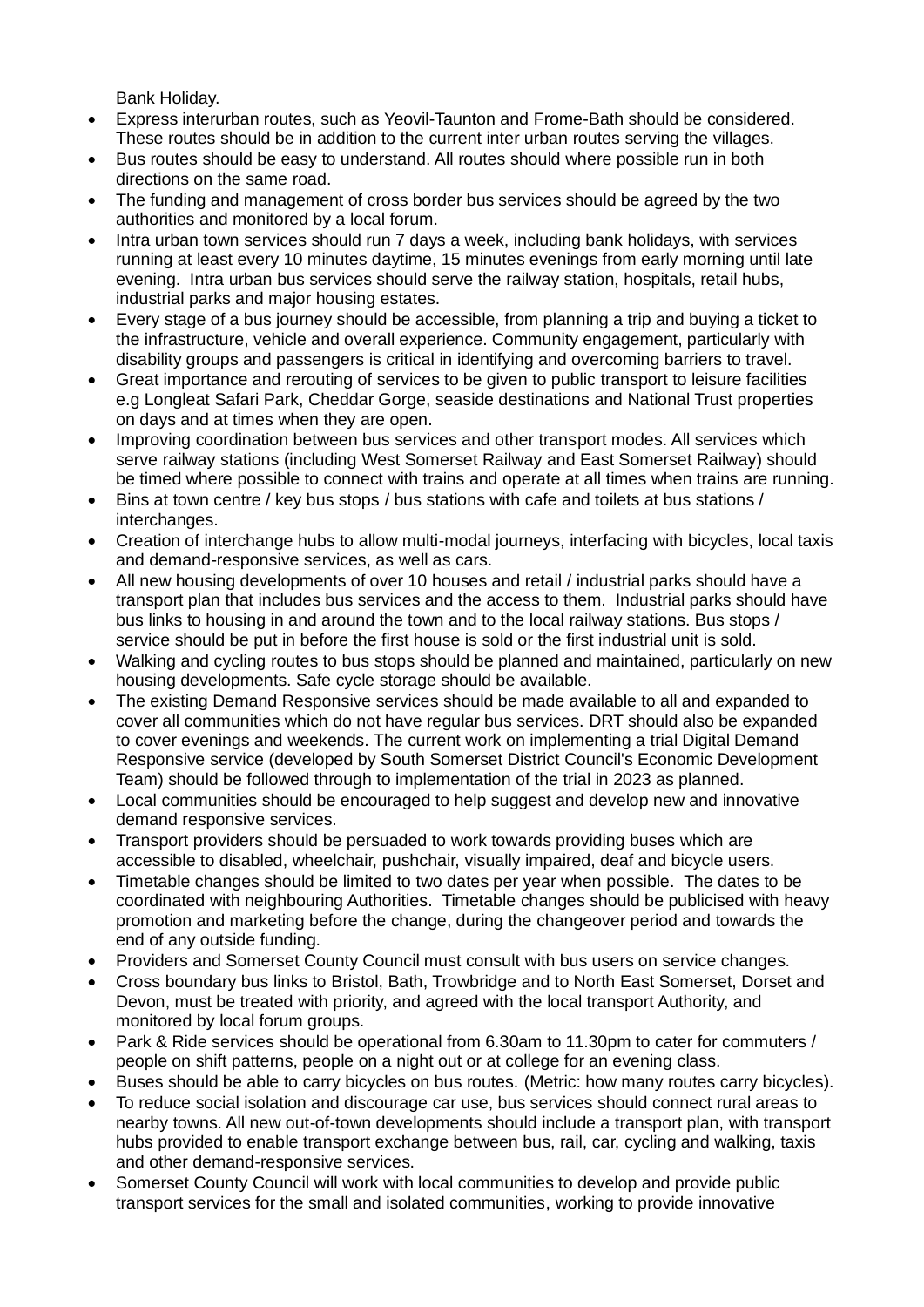solutions involving demand-responsive solutions and community transport connecting with transport hubs, bus stations, and town centres.

- Cheaper school transport encouraging more people to catch the bus to school rather than parents drive them to school.
- Coaches play an important role in transporting people in Somerset across the Southwest with services provided by National Express, Stagecoach and Berry's Coaches.

#### **Infrastructure**

- Delivering improvements to services and growing bus use are fundamental requirements of BSIPs. Bus priority measures will ensure services are reliable and punctual, as well as faster and more convenient than travelling by private car, not only improving services but encouraging modal shift.
- Bus stations at Taunton, Yeovil, Bridgwater and Wells need to be protected from being sold and from any change of use. (Taunton needs to be brought back into service as soon as possible). Bus stations should be managed and monitored by physical staff who can assist passengers and with both enhanced facilities and real-time information. The passenger facilities at the bus stations need to be open from early morning to late evening.
- There must be a vast improvement in information provision at bus stops, bus stations, and major hubs. It must be a condition of running a bus service that a timetable is displayed and updated by the bus operator at every bus stop. If a bus stop doesn't have a timetable case, it is Somerset County Council's responsibility to install one. There must be an acceptance of responsibility for information being accurate and responding quickly when errors are found. Bus stops should carry code information, and Real Time Information where possible. (Metric: numbers of bus stops with Real Time Information)
- Somerset County Council must take responsibility for resolving problems with bus stops. This includes identifying who is responsible for the solution and progressing it to completion. Somerset County Council must take responsibility for all bus stops and shelters in Somerset and also be responsible for their maintenance and cleaning. All bus shelters to be cleaned twice a year.
- Improving and expanding bus priority schemes and bus priority at road junctions / lights and road works.

## **Bus Information**

- There are millions of people in the UK without access to a bank account, mobile device or internet access, and many more who are old, vulnerable, or have poor mental health. So bus information should be available both at bus stops and online and bus operators should continue to take cash as well as offer contactless payment.
- Bus timetable information should be available at a touch of a phone, on buses (through hard copies of timetables), at bus stops, on websites and in printed format.
- Printed timetables to be available at bus stations and local Information Centres and on buses.
- Maps need to be provided at bus stops/shelters of where the bus stops are and bus routes in all towns over population of 5000.
- Bus operators must show other operators' details when more than one operator run services on the same route.
- Real Time Information must be on all bus shelters in towns in all towns by end of 2023 in Somerset. Real time information should be available via an application on a smartphone for stops where it is not economic to provide a real time display.
- Smaller operators need support in providing online digital information.
- Real Time Information on local buses to be displayed all railway stations. Maps need to be at all rail stations showing where the nearest bus stops are. Bus timetable information also needs to be made available at train stations.
- Somerset should create a transport app / total transport portal showing different modes of transport in your locality.

## **Environmentally friendly buses**

• Somerset County Council need to demonstrate how air quality will be improved and zero